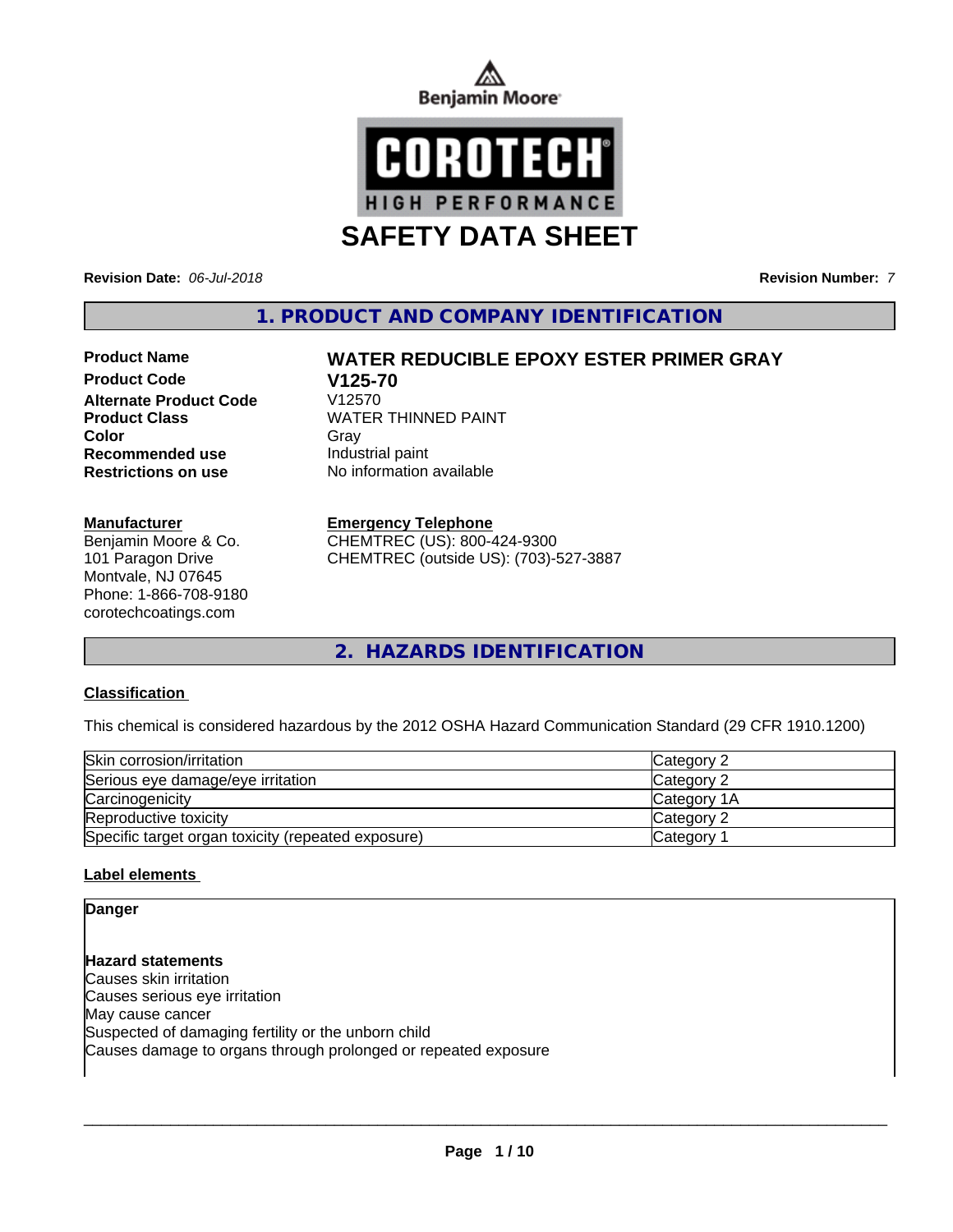# \_\_\_\_\_\_\_\_\_\_\_\_\_\_\_\_\_\_\_\_\_\_\_\_\_\_\_\_\_\_\_\_\_\_\_\_\_\_\_\_\_\_\_\_\_\_\_\_\_\_\_\_\_\_\_\_\_\_\_\_\_\_\_\_\_\_\_\_\_\_\_\_\_\_\_\_\_\_\_\_\_\_\_\_\_\_\_\_\_\_\_\_\_ V125-70 - **WATER REDUCIBLE EPOXY ESTER PRIMER GRAY**



**Appearance** liquid **Contract Contract Contract Contract Contract Contract Contract Contract Contract Contract Contract Contract Contract Contract Contract Contract Contract Contract Contract Contract Contract Contract Con** 

# **Precautionary Statements - Prevention**

Obtain special instructions before use Do not handle until all safety precautions have been read and understood Use personal protective equipment as required Wash face, hands and any exposed skin thoroughly after handling Wear eye/face protection Do not breathe dust/fume/gas/mist/vapors/spray Do not eat, drink or smoke when using this product

## **Precautionary Statements - Response**

IF exposed or concerned: Get medical advice/attention

## **Eyes**

IF IN EYES: Rinse cautiously with water for several minutes. Remove contact lenses, if present and easy to do. Continue rinsing If eye irritation persists: Get medical advice/attention **Skin**

IF ON SKIN: Wash with plenty of soap and water

If skin irritation occurs: Get medical advice/attention

Take off contaminated clothing and wash before reuse

## **Precautionary Statements - Storage**

Store locked up

## **Precautionary Statements - Disposal**

Dispose of contents/container to an approved waste disposal plant

## **Hazards not otherwise classified (HNOC)**

Not applicable

## **Other information**

No information available

# **3. COMPOSITION INFORMATION ON COMPONENTS**

| <b>Chemical name</b> | <b>CAS No.</b> | Weight-% |
|----------------------|----------------|----------|
| 2-Butoxyethanol      | 111-76-2       | 15       |
| Silica, crystalline  | 14808-60-7     | 15       |
| Titanium dioxide     | 13463-67-7     | ιv       |
| Zinc phosphate       | 7779-90-0      |          |
| Talc                 | 14807-96-6     |          |
| Kaolin               | 1332-58-7      |          |
| Ammonia              | 7664-41-7      | 0.5      |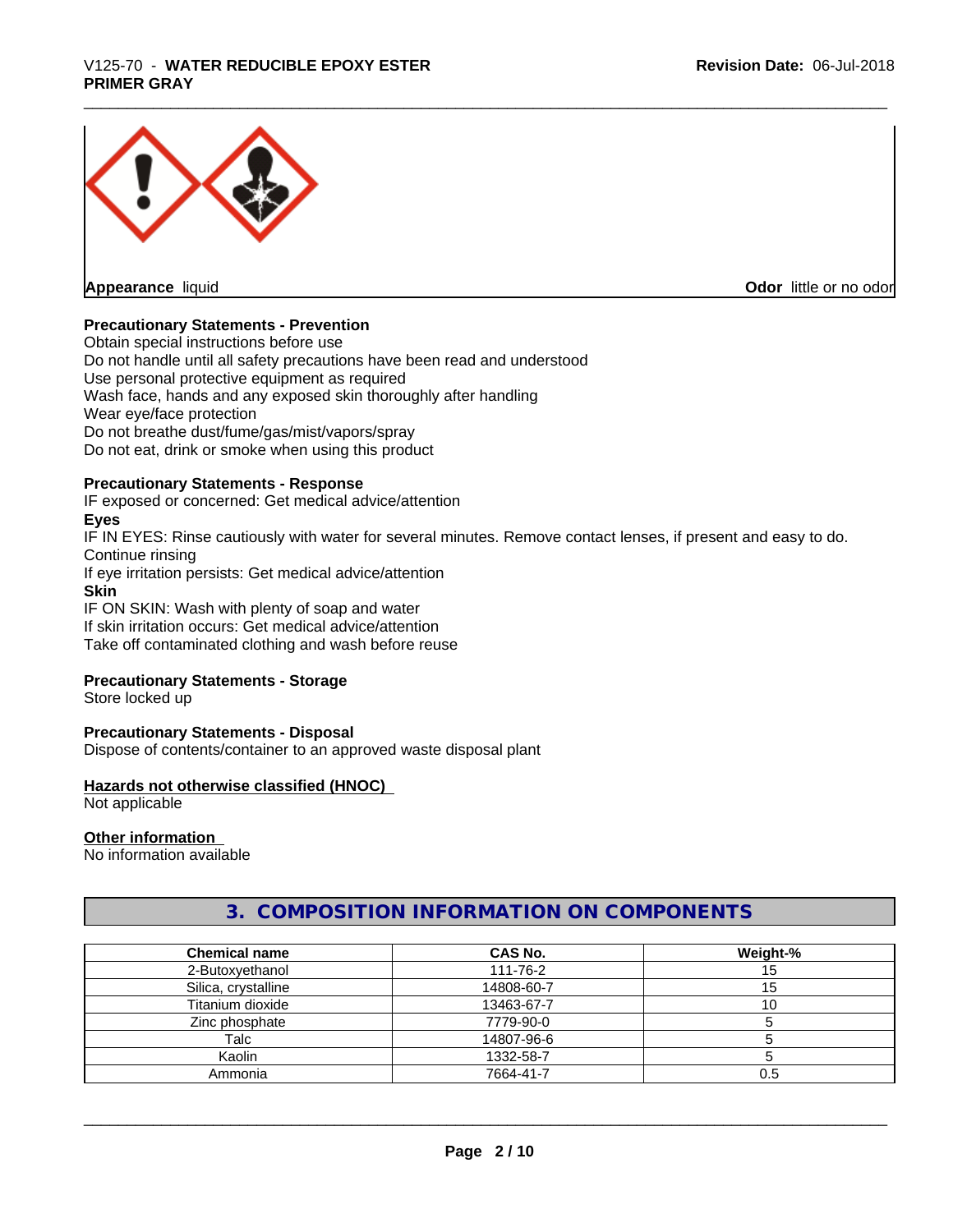| $711 -$<br>. .<br>1 W.T<br>н<br>.<br>- 1<br>. | ′00-<br>. | ີ |
|-----------------------------------------------|-----------|---|

|                                                  | 4. FIRST AID MEASURES                                                                                                                                                                            |
|--------------------------------------------------|--------------------------------------------------------------------------------------------------------------------------------------------------------------------------------------------------|
| <b>General Advice</b>                            | No hazards which require special first aid measures.                                                                                                                                             |
| <b>Eye Contact</b>                               | Immediately flush with plenty of water. After initial flushing, remove any contact<br>lenses and continue flushing for at least 15 minutes. If eye irritation persists,<br>consult a specialist. |
| <b>Skin Contact</b>                              | Wash off immediately with soap and plenty of water while removing all<br>contaminated clothes and shoes.                                                                                         |
| <b>Inhalation</b>                                | Move to fresh air. If symptoms persist, call a physician.                                                                                                                                        |
| Ingestion                                        | Clean mouth with water and afterwards drink plenty of water. Consult a physician<br>if necessary.                                                                                                |
| <b>Most Important</b><br><b>Symptoms/Effects</b> | None known.                                                                                                                                                                                      |
| <b>Notes To Physician</b>                        | Treat symptomatically.                                                                                                                                                                           |
|                                                  |                                                                                                                                                                                                  |

**5. FIRE-FIGHTING MEASURES**

| <b>Suitable Extinguishing Media</b>                                              | Use extinguishing measures that are appropriate to local<br>circumstances and the surrounding environment.                                   |
|----------------------------------------------------------------------------------|----------------------------------------------------------------------------------------------------------------------------------------------|
| <b>Protective Equipment And Precautions For</b><br><b>Firefighters</b>           | As in any fire, wear self-contained breathing apparatus<br>pressure-demand, MSHA/NIOSH (approved or equivalent)<br>and full protective gear. |
| <b>Specific Hazards Arising From The Chemical</b>                                | Closed containers may rupture if exposed to fire or<br>extreme heat.                                                                         |
| <b>Sensitivity To Mechanical Impact</b>                                          | No.                                                                                                                                          |
| <b>Sensitivity To Static Discharge</b>                                           | No.                                                                                                                                          |
| <b>Flash Point Data</b><br>Flash Point (°F)<br>Flash Point (°C)<br><b>Method</b> | Not applicable<br>Not applicable<br>Not applicable                                                                                           |
| <b>Flammability Limits In Air</b>                                                |                                                                                                                                              |
| Lower flammability limit:<br><b>Upper flammability limit:</b>                    | Not applicable<br>Not applicable                                                                                                             |
| Health: 2<br><b>Flammability: 0</b><br><b>NFPA</b>                               | <b>Instability: 0</b><br><b>Special: Not Applicable</b>                                                                                      |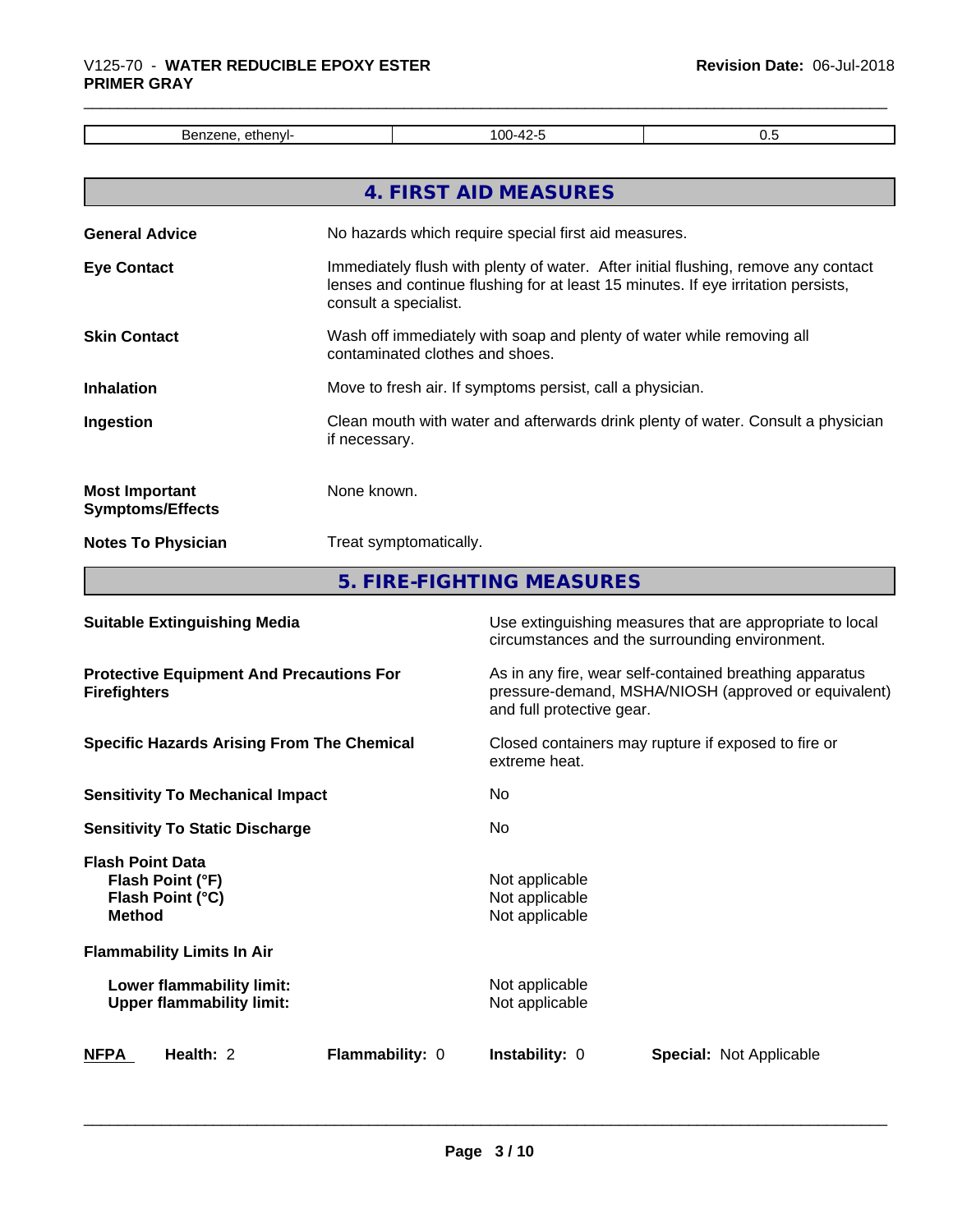#### **NFPA Legend**

- 0 Not Hazardous
- 1 Slightly
- 2 Moderate
- 3 High
- 4 Severe

*The ratings assigned are only suggested ratings, the contractor/employer has ultimate responsibilities for NFPA ratings where this system is used.*

*Additional information regarding the NFPA rating system is available from the National Fire Protection Agency (NFPA) at www.nfpa.org.*

# **6. ACCIDENTAL RELEASE MEASURES**

| <b>Personal Precautions</b>      | Avoid contact with skin, eyes and clothing. Ensure adequate ventilation.                                                                                                         |
|----------------------------------|----------------------------------------------------------------------------------------------------------------------------------------------------------------------------------|
| <b>Other Information</b>         | Prevent further leakage or spillage if safe to do so.                                                                                                                            |
| <b>Environmental precautions</b> | See Section 12 for additional Ecological Information.                                                                                                                            |
| <b>Methods for Cleaning Up</b>   | Soak up with inert absorbent material. Sweep up and shovel into suitable<br>containers for disposal.                                                                             |
|                                  | 7. HANDLING AND STORAGE                                                                                                                                                          |
| <b>Handling</b>                  | Avoid contact with skin, eyes and clothing. Avoid breathing vapors, spray mists or<br>sanding dust. In case of insufficient ventilation, wear suitable respiratory<br>equipment. |
| <b>Storage</b>                   | Keep container tightly closed. Keep out of the reach of children.                                                                                                                |
| <b>Incompatible Materials</b>    | No information available                                                                                                                                                         |

# **8. EXPOSURE CONTROLS/PERSONAL PROTECTION**

# **Exposure Limits**

| <b>Chemical name</b> | <b>ACGIH TLV</b>                | <b>OSHA PEL</b>                   |
|----------------------|---------------------------------|-----------------------------------|
| 2-Butoxyethanol      | 20 ppm - TWA                    | 50 ppm - TWA                      |
|                      |                                 | 240 mg/m $3$ - TWA                |
|                      |                                 | prevent or reduce skin absorption |
| Silica, crystalline  | $0.025$ mg/m <sup>3</sup> - TWA |                                   |
| Titanium dioxide     | 10 mg/m <sup>3</sup> - TWA      | 15 mg/m <sup>3</sup> - TWA        |
| Talc                 | $2 \text{ mg/m}^3$ - TWA        | 20 mppcf - TWA                    |
| Kaolin               | 2 mg/m <sup>3</sup> - TWA       | 15 mg/m $3$ - TWA                 |
|                      |                                 | $5 \text{ mg/m}^3$ - TWA          |
| Ammonia              | 25 ppm - TWA                    | 50 ppm - TWA                      |
|                      | 35 ppm - STEL                   | 35 mg/m $3$ - TWA                 |
| Benzene, ethenyl-    | 20 ppm - TWA                    | 100 ppm - TWA                     |
|                      | 40 ppm - STEL                   | 200 ppm - Ceiling                 |

## **Legend**

ACGIH - American Conference of Governmental Industrial Hygienists Exposure Limits OSHA - Occupational Safety & Health Administration Exposure Limits N/E - Not Established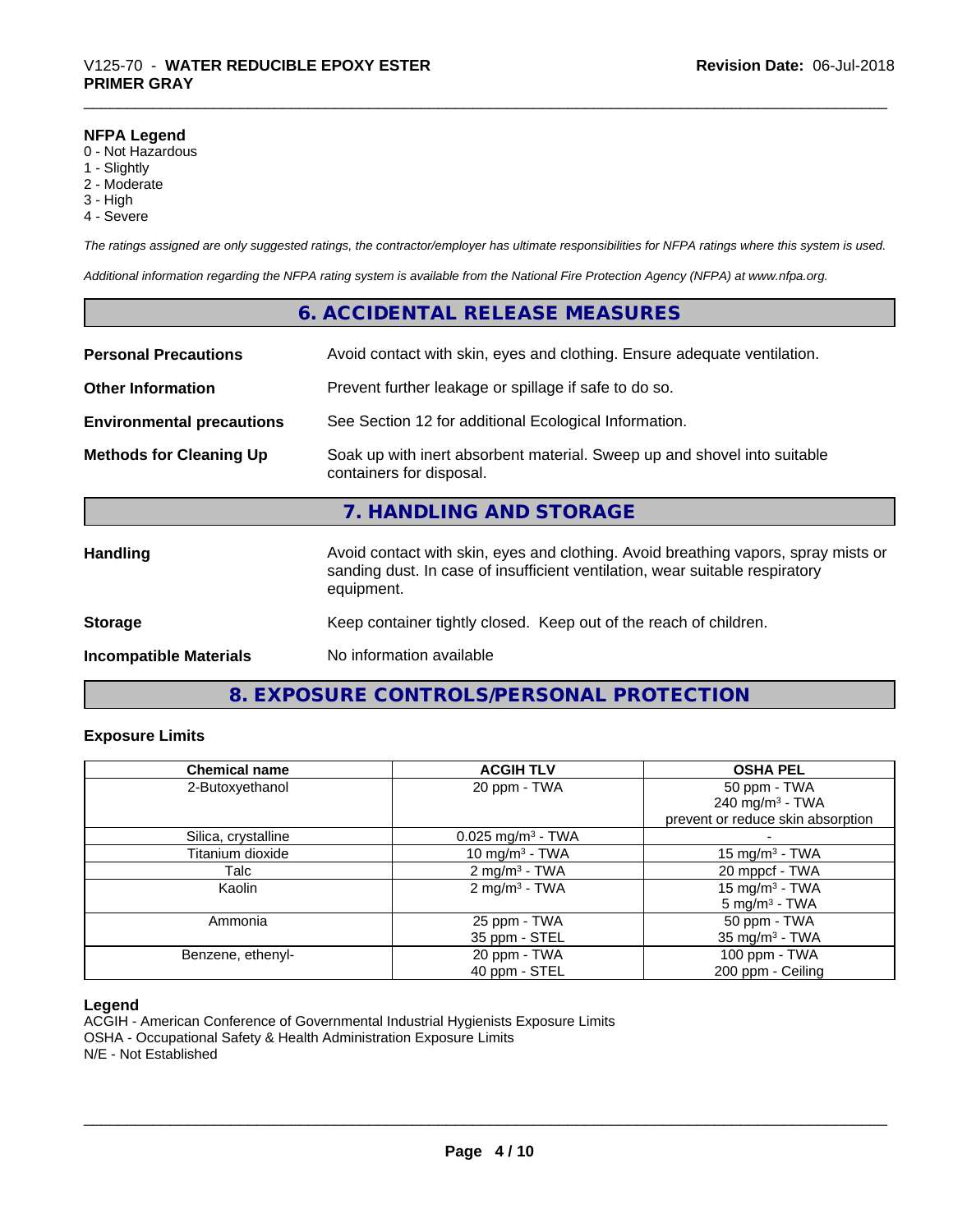| <b>Engineering Measures</b>          | Ensure adequate ventilation, especially in confined areas.                                                                          |
|--------------------------------------|-------------------------------------------------------------------------------------------------------------------------------------|
| <b>Personal Protective Equipment</b> |                                                                                                                                     |
| <b>Eye/Face Protection</b>           | Safety glasses with side-shields. If splashes are likely to occur, wear:. Tightly<br>fitting safety goggles.                        |
| <b>Skin Protection</b>               | Protective gloves and impervious clothing.                                                                                          |
| <b>Respiratory Protection</b>        | In case of insufficient ventilation wear suitable respiratory equipment.                                                            |
| <b>Hygiene Measures</b>              | Avoid contact with skin, eyes and clothing. Remove and wash contaminated<br>clothing before re-use. Wash thoroughly after handling. |

# **9. PHYSICAL AND CHEMICAL PROPERTIES**

| Appearance                           | liquid                   |
|--------------------------------------|--------------------------|
| Odor                                 | little or no odor        |
| <b>Odor Threshold</b>                | No information available |
| Density (Ibs/gal)                    | $10.3 - 10.4$            |
| <b>Specific Gravity</b>              | $1.23 - 1.25$            |
| pH                                   | No information available |
| <b>Viscosity (cps)</b>               | No information available |
| Solubility(ies)                      | No information available |
| <b>Water solubility</b>              | No information available |
| <b>Evaporation Rate</b>              | No information available |
| Vapor pressure @20 °C (kPa)          | No information available |
| Vapor density                        | No information available |
| Wt. % Solids                         | $40 - 50$                |
| Vol. % Solids                        | $25 - 35$                |
| Wt. % Volatiles                      | $50 - 60$                |
| Vol. % Volatiles                     | $65 - 75$                |
| <b>VOC Regulatory Limit (g/L)</b>    | < 340                    |
| <b>Boiling Point (°F)</b>            | 212                      |
| <b>Boiling Point (°C)</b>            | 100                      |
| <b>Freezing Point (°F)</b>           | 32                       |
| <b>Freezing Point (°C)</b>           | 0                        |
| Flash Point (°F)                     | Not applicable           |
| Flash Point (°C)                     | Not applicable           |
| <b>Method</b>                        | Not applicable           |
| <b>Flammability (solid, gas)</b>     | Not applicable           |
| <b>Upper flammability limit:</b>     | Not applicable           |
| Lower flammability limit:            | Not applicable           |
| <b>Autoignition Temperature (°F)</b> | No information available |
| <b>Autoignition Temperature (°C)</b> | No information available |
| Decomposition Temperature (°F)       | No information available |
| Decomposition Temperature (°C)       | No information available |
| <b>Partition coefficient</b>         | No information available |

# **10. STABILITY AND REACTIVITY**

**Reactivity Not Applicable** 

**Chemical Stability Chemical Stability** Stable under normal conditions.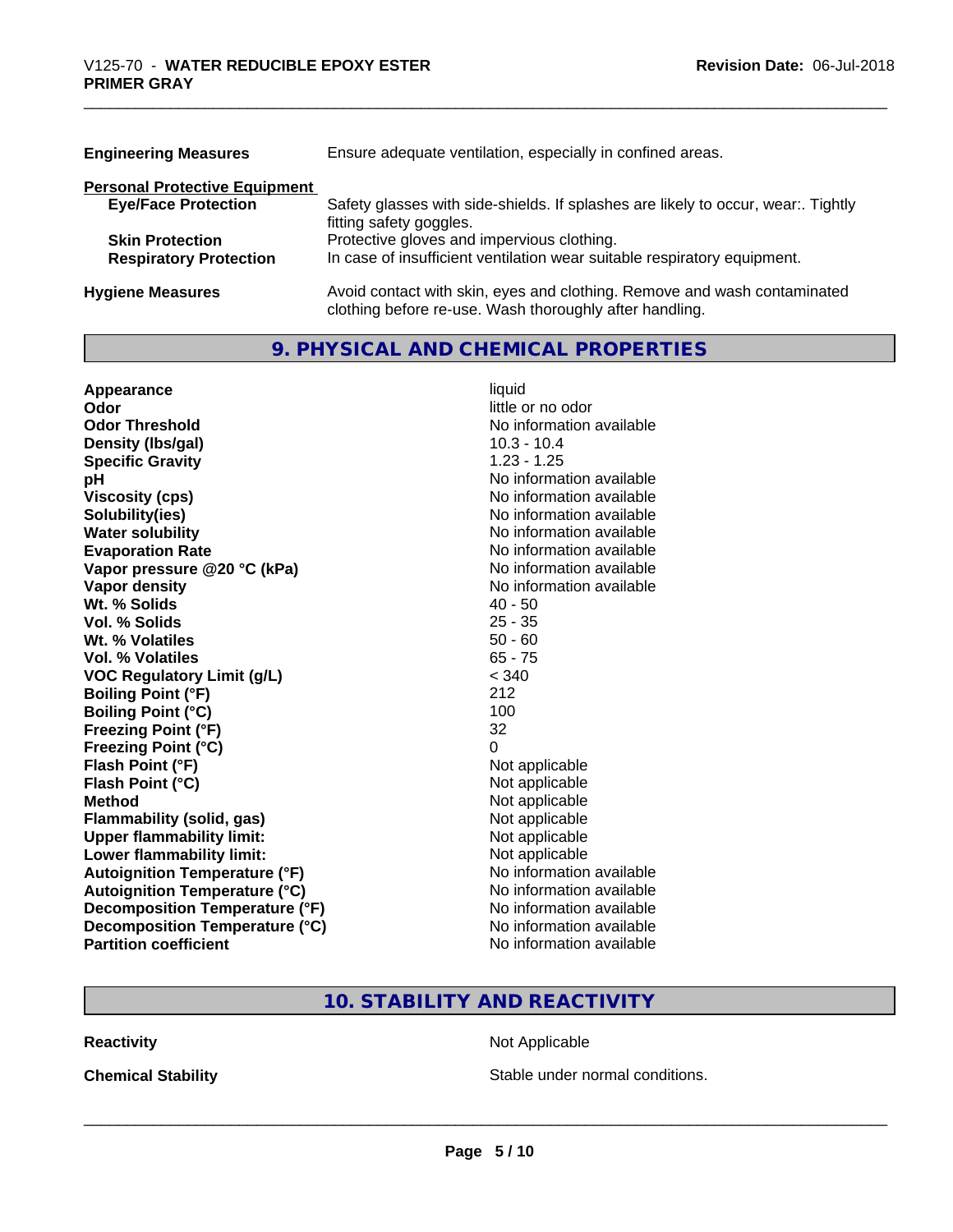| <b>Conditions to avoid</b><br>Prevent from freezing.<br>No materials to be especially mentioned.<br><b>Incompatible Materials</b><br><b>Hazardous Decomposition Products</b><br>None under normal use.<br>None under normal conditions of use.<br>Possibility of hazardous reactions<br>11. TOXICOLOGICAL INFORMATION<br><b>Product Information</b><br>Information on likely routes of exposure<br><b>Principal Routes of Exposure</b><br>Eye contact, skin contact and inhalation.<br><b>Acute Toxicity</b><br><b>Product Information</b><br>No information available<br>Symptoms related to the physical, chemical and toxicological characteristics<br>No information available<br><b>Symptoms</b><br>Delayed and immediate effects as well as chronic effects from short and long-term exposure<br>Causes serious eye irritation. May cause redness, itching, and pain.<br>Eye contact<br>Substance may cause slight skin irritation. Prolonged or repeated contact may dry<br><b>Skin contact</b><br>skin and cause irritation.<br>May cause irritation of respiratory tract.<br><b>Inhalation</b><br>Ingestion may cause gastrointestinal irritation, nausea, vomiting and diarrhea.<br>Ingestion<br>No information available<br><b>Sensitization</b><br>No information available.<br><b>Neurological Effects</b><br><b>Mutagenic Effects</b><br>No information available.<br><b>Reproductive Effects</b><br>Possible risk of impaired fertility. Possible risk of harm to the unborn child.<br><b>Developmental Effects</b><br>No information available.<br>No information available.<br><b>Target organ effects</b><br><b>STOT - single exposure</b><br>No information available.<br><b>STOT - repeated exposure</b><br>Causes damage to organs through prolonged or repeated exposure if inhaled.<br>No information available.<br>Other adverse effects<br>No information available<br><b>Aspiration Hazard</b><br><b>Numerical measures of toxicity</b><br>The following values are calculated based on chapter 3.1 of the GHS document<br>2074 mg/kg<br><b>ATEmix (oral)</b><br><b>ATEmix (dermal)</b><br>9274 mg/kg<br><b>ATEmix (inhalation-dust/mist)</b><br>165.1 mg/L<br><b>ATEmix (inhalation-vapor)</b><br>93 mg/L<br><b>Component Information</b><br>2-Butoxyethanol |  |  |  |  |
|-----------------------------------------------------------------------------------------------------------------------------------------------------------------------------------------------------------------------------------------------------------------------------------------------------------------------------------------------------------------------------------------------------------------------------------------------------------------------------------------------------------------------------------------------------------------------------------------------------------------------------------------------------------------------------------------------------------------------------------------------------------------------------------------------------------------------------------------------------------------------------------------------------------------------------------------------------------------------------------------------------------------------------------------------------------------------------------------------------------------------------------------------------------------------------------------------------------------------------------------------------------------------------------------------------------------------------------------------------------------------------------------------------------------------------------------------------------------------------------------------------------------------------------------------------------------------------------------------------------------------------------------------------------------------------------------------------------------------------------------------------------------------------------------------------------------------------------------------------------------------------------------------------------------------------------------------------------------------------------------------------------------------------------------------------------------------------------------------------------------------------------------------------------------------------------------------------------------------------------------------------------------------------------------|--|--|--|--|
|                                                                                                                                                                                                                                                                                                                                                                                                                                                                                                                                                                                                                                                                                                                                                                                                                                                                                                                                                                                                                                                                                                                                                                                                                                                                                                                                                                                                                                                                                                                                                                                                                                                                                                                                                                                                                                                                                                                                                                                                                                                                                                                                                                                                                                                                                         |  |  |  |  |
|                                                                                                                                                                                                                                                                                                                                                                                                                                                                                                                                                                                                                                                                                                                                                                                                                                                                                                                                                                                                                                                                                                                                                                                                                                                                                                                                                                                                                                                                                                                                                                                                                                                                                                                                                                                                                                                                                                                                                                                                                                                                                                                                                                                                                                                                                         |  |  |  |  |
|                                                                                                                                                                                                                                                                                                                                                                                                                                                                                                                                                                                                                                                                                                                                                                                                                                                                                                                                                                                                                                                                                                                                                                                                                                                                                                                                                                                                                                                                                                                                                                                                                                                                                                                                                                                                                                                                                                                                                                                                                                                                                                                                                                                                                                                                                         |  |  |  |  |
|                                                                                                                                                                                                                                                                                                                                                                                                                                                                                                                                                                                                                                                                                                                                                                                                                                                                                                                                                                                                                                                                                                                                                                                                                                                                                                                                                                                                                                                                                                                                                                                                                                                                                                                                                                                                                                                                                                                                                                                                                                                                                                                                                                                                                                                                                         |  |  |  |  |
|                                                                                                                                                                                                                                                                                                                                                                                                                                                                                                                                                                                                                                                                                                                                                                                                                                                                                                                                                                                                                                                                                                                                                                                                                                                                                                                                                                                                                                                                                                                                                                                                                                                                                                                                                                                                                                                                                                                                                                                                                                                                                                                                                                                                                                                                                         |  |  |  |  |
|                                                                                                                                                                                                                                                                                                                                                                                                                                                                                                                                                                                                                                                                                                                                                                                                                                                                                                                                                                                                                                                                                                                                                                                                                                                                                                                                                                                                                                                                                                                                                                                                                                                                                                                                                                                                                                                                                                                                                                                                                                                                                                                                                                                                                                                                                         |  |  |  |  |
|                                                                                                                                                                                                                                                                                                                                                                                                                                                                                                                                                                                                                                                                                                                                                                                                                                                                                                                                                                                                                                                                                                                                                                                                                                                                                                                                                                                                                                                                                                                                                                                                                                                                                                                                                                                                                                                                                                                                                                                                                                                                                                                                                                                                                                                                                         |  |  |  |  |
|                                                                                                                                                                                                                                                                                                                                                                                                                                                                                                                                                                                                                                                                                                                                                                                                                                                                                                                                                                                                                                                                                                                                                                                                                                                                                                                                                                                                                                                                                                                                                                                                                                                                                                                                                                                                                                                                                                                                                                                                                                                                                                                                                                                                                                                                                         |  |  |  |  |
|                                                                                                                                                                                                                                                                                                                                                                                                                                                                                                                                                                                                                                                                                                                                                                                                                                                                                                                                                                                                                                                                                                                                                                                                                                                                                                                                                                                                                                                                                                                                                                                                                                                                                                                                                                                                                                                                                                                                                                                                                                                                                                                                                                                                                                                                                         |  |  |  |  |
|                                                                                                                                                                                                                                                                                                                                                                                                                                                                                                                                                                                                                                                                                                                                                                                                                                                                                                                                                                                                                                                                                                                                                                                                                                                                                                                                                                                                                                                                                                                                                                                                                                                                                                                                                                                                                                                                                                                                                                                                                                                                                                                                                                                                                                                                                         |  |  |  |  |
|                                                                                                                                                                                                                                                                                                                                                                                                                                                                                                                                                                                                                                                                                                                                                                                                                                                                                                                                                                                                                                                                                                                                                                                                                                                                                                                                                                                                                                                                                                                                                                                                                                                                                                                                                                                                                                                                                                                                                                                                                                                                                                                                                                                                                                                                                         |  |  |  |  |
|                                                                                                                                                                                                                                                                                                                                                                                                                                                                                                                                                                                                                                                                                                                                                                                                                                                                                                                                                                                                                                                                                                                                                                                                                                                                                                                                                                                                                                                                                                                                                                                                                                                                                                                                                                                                                                                                                                                                                                                                                                                                                                                                                                                                                                                                                         |  |  |  |  |
|                                                                                                                                                                                                                                                                                                                                                                                                                                                                                                                                                                                                                                                                                                                                                                                                                                                                                                                                                                                                                                                                                                                                                                                                                                                                                                                                                                                                                                                                                                                                                                                                                                                                                                                                                                                                                                                                                                                                                                                                                                                                                                                                                                                                                                                                                         |  |  |  |  |
|                                                                                                                                                                                                                                                                                                                                                                                                                                                                                                                                                                                                                                                                                                                                                                                                                                                                                                                                                                                                                                                                                                                                                                                                                                                                                                                                                                                                                                                                                                                                                                                                                                                                                                                                                                                                                                                                                                                                                                                                                                                                                                                                                                                                                                                                                         |  |  |  |  |
|                                                                                                                                                                                                                                                                                                                                                                                                                                                                                                                                                                                                                                                                                                                                                                                                                                                                                                                                                                                                                                                                                                                                                                                                                                                                                                                                                                                                                                                                                                                                                                                                                                                                                                                                                                                                                                                                                                                                                                                                                                                                                                                                                                                                                                                                                         |  |  |  |  |
|                                                                                                                                                                                                                                                                                                                                                                                                                                                                                                                                                                                                                                                                                                                                                                                                                                                                                                                                                                                                                                                                                                                                                                                                                                                                                                                                                                                                                                                                                                                                                                                                                                                                                                                                                                                                                                                                                                                                                                                                                                                                                                                                                                                                                                                                                         |  |  |  |  |
|                                                                                                                                                                                                                                                                                                                                                                                                                                                                                                                                                                                                                                                                                                                                                                                                                                                                                                                                                                                                                                                                                                                                                                                                                                                                                                                                                                                                                                                                                                                                                                                                                                                                                                                                                                                                                                                                                                                                                                                                                                                                                                                                                                                                                                                                                         |  |  |  |  |
|                                                                                                                                                                                                                                                                                                                                                                                                                                                                                                                                                                                                                                                                                                                                                                                                                                                                                                                                                                                                                                                                                                                                                                                                                                                                                                                                                                                                                                                                                                                                                                                                                                                                                                                                                                                                                                                                                                                                                                                                                                                                                                                                                                                                                                                                                         |  |  |  |  |
|                                                                                                                                                                                                                                                                                                                                                                                                                                                                                                                                                                                                                                                                                                                                                                                                                                                                                                                                                                                                                                                                                                                                                                                                                                                                                                                                                                                                                                                                                                                                                                                                                                                                                                                                                                                                                                                                                                                                                                                                                                                                                                                                                                                                                                                                                         |  |  |  |  |
|                                                                                                                                                                                                                                                                                                                                                                                                                                                                                                                                                                                                                                                                                                                                                                                                                                                                                                                                                                                                                                                                                                                                                                                                                                                                                                                                                                                                                                                                                                                                                                                                                                                                                                                                                                                                                                                                                                                                                                                                                                                                                                                                                                                                                                                                                         |  |  |  |  |
|                                                                                                                                                                                                                                                                                                                                                                                                                                                                                                                                                                                                                                                                                                                                                                                                                                                                                                                                                                                                                                                                                                                                                                                                                                                                                                                                                                                                                                                                                                                                                                                                                                                                                                                                                                                                                                                                                                                                                                                                                                                                                                                                                                                                                                                                                         |  |  |  |  |
|                                                                                                                                                                                                                                                                                                                                                                                                                                                                                                                                                                                                                                                                                                                                                                                                                                                                                                                                                                                                                                                                                                                                                                                                                                                                                                                                                                                                                                                                                                                                                                                                                                                                                                                                                                                                                                                                                                                                                                                                                                                                                                                                                                                                                                                                                         |  |  |  |  |
|                                                                                                                                                                                                                                                                                                                                                                                                                                                                                                                                                                                                                                                                                                                                                                                                                                                                                                                                                                                                                                                                                                                                                                                                                                                                                                                                                                                                                                                                                                                                                                                                                                                                                                                                                                                                                                                                                                                                                                                                                                                                                                                                                                                                                                                                                         |  |  |  |  |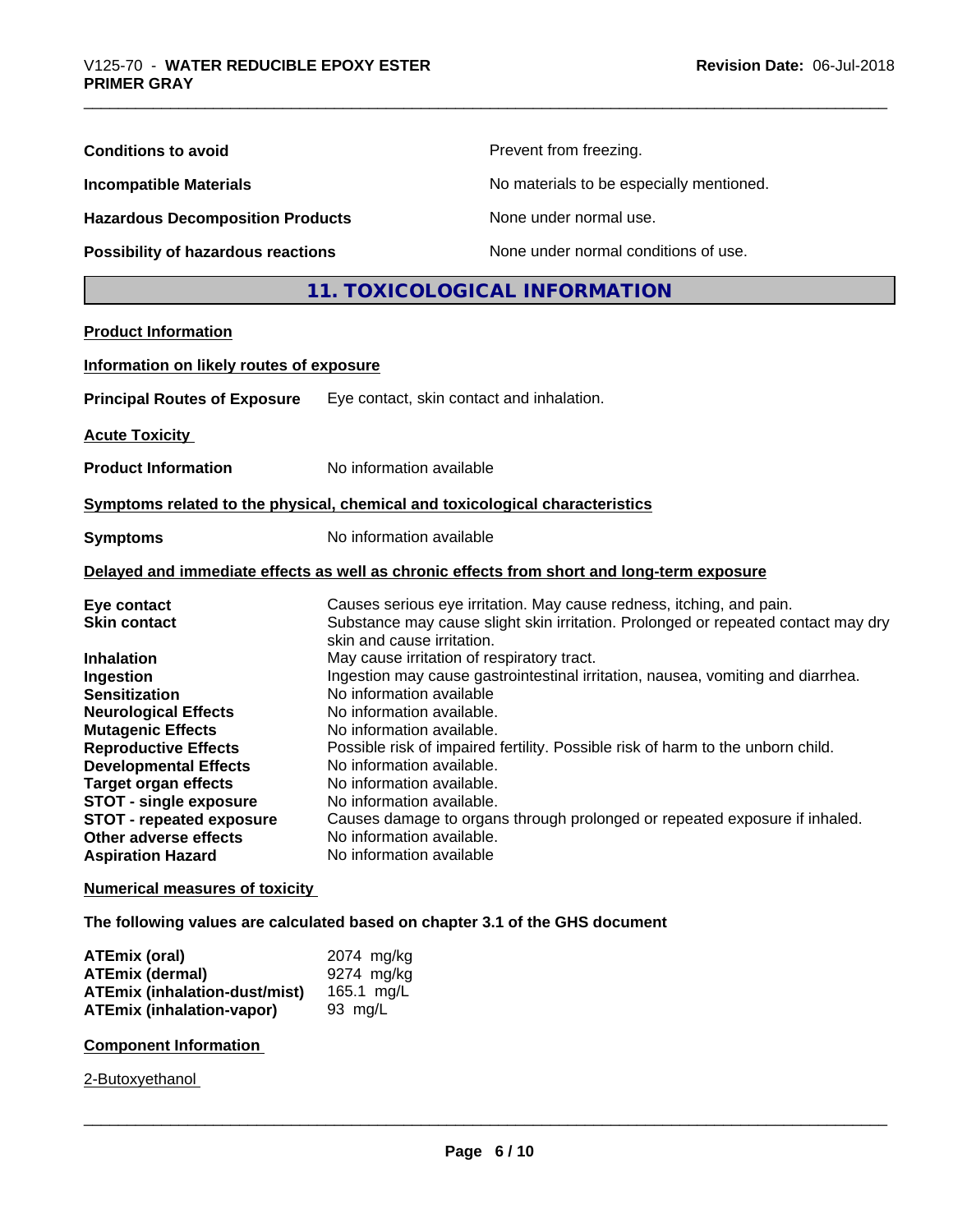# \_\_\_\_\_\_\_\_\_\_\_\_\_\_\_\_\_\_\_\_\_\_\_\_\_\_\_\_\_\_\_\_\_\_\_\_\_\_\_\_\_\_\_\_\_\_\_\_\_\_\_\_\_\_\_\_\_\_\_\_\_\_\_\_\_\_\_\_\_\_\_\_\_\_\_\_\_\_\_\_\_\_\_\_\_\_\_\_\_\_\_\_\_ V125-70 - **WATER REDUCIBLE EPOXY ESTER PRIMER GRAY**

LD50 Oral: 470 mg/kg (Rat) LD50 Dermal: 220 mg/kg (Rabbit) LC50 Inhalation (Vapor): 450 ppm (Rat, 4 hr.) Silica, crystalline LD50 Oral: 500 mg/kg (Rat) Titanium dioxide LD50 Oral: > 10000 mg/kg (Rat) Kaolin LD50 Oral: > 5000 mg/kg (Rat) Ammonia LC50 Inhalation (Vapor): 2000 ppm (Rat, 4 hr.) Benzene, ethenyl-LD50 Oral: 5000 mg/kg (Rat) LC50 Inhalation (Vapor): > 2800 ppm (Rat, 4 hr.)

# **Carcinogenicity**

*The information below indicateswhether each agency has listed any ingredient as a carcinogen:.*

| <b>Chemical name</b> | <b>IARC</b>         | <b>NTP</b>        | <b>OSHA</b> |
|----------------------|---------------------|-------------------|-------------|
|                      | - Human Carcinogen  | Known Human       | Listed      |
| Silica, crystalline  |                     | Carcinogen        |             |
|                      | 2B - Possible Human |                   | Listed      |
| Titanium dioxide     | Carcinogen          |                   |             |
|                      | 2B - Possible Human | Reasonably        | Listed      |
| Benzene, ethenyl-    | Carcinogen          | Anticipated Human |             |
|                      |                     | Carcinogen        |             |

• Crystalline Silica has been determined to be carcinogenic to humans by IARC (1) when in respirable form. Risk of cancer depends on duration and level of inhalation exposure to spray mist or dust from sanding the dried paint.• Although IARC has classified titanium dioxide as possibly carcinogenic to humans (2B), their summary concludes: "No significant exposure to titanium dioxide is thought to occur during the use of products in which titanium dioxide is

bound to other materials, such as paint."

## **Legend**

IARC - International Agency for Research on Cancer NTP - National Toxicity Program OSHA - Occupational Safety & Health Administration

**12. ECOLOGICAL INFORMATION**

# **Ecotoxicity Effects**

The environmental impact of this product has not been fully investigated.

# **Product Information**

# **Acute Toxicity to Fish**

No information available

## **Acute Toxicity to Aquatic Invertebrates**

No information available

## **Acute Toxicity to Aquatic Plants**

No information available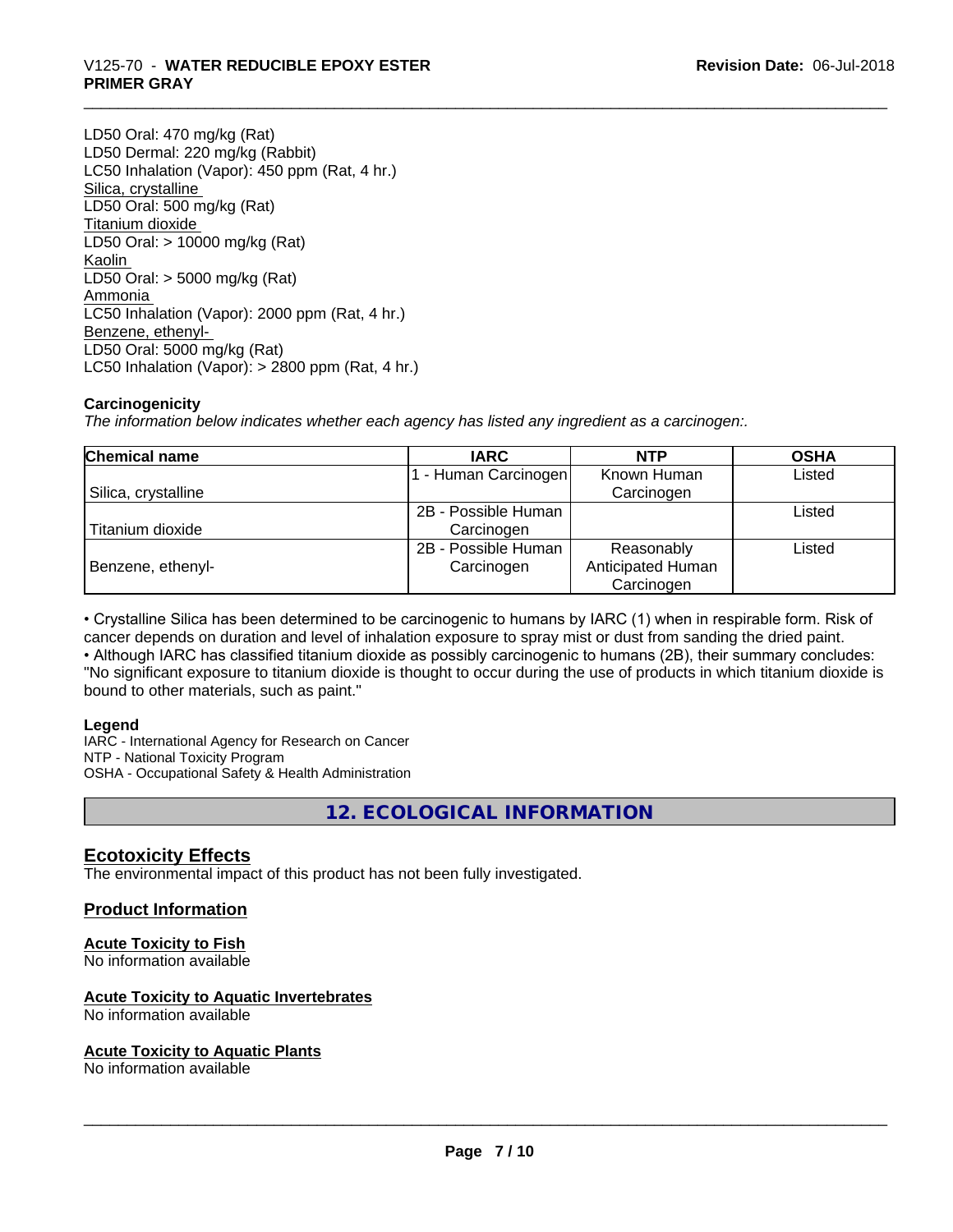#### **Persistence / Degradability**

No information available.

# **Bioaccumulation**

No information available.

# **Mobility in Environmental Media**

No information available.

**Ozone** No information available

## **Component Information**

## **Acute Toxicity to Fish**

2-Butoxyethanol  $LC50: 1490$  mg/L (Bluegill sunfish - 96 hr.) Titanium dioxide  $LC50:$  > 1000 mg/L (Fathead Minnow - 96 hr.) Benzene, ethenyl-LC50: 4 - 10 mg/L (Fathead Minnow - 96 hr.)

## **Acute Toxicity to Aquatic Invertebrates**

Benzene, ethenyl-EC50: 4.7 mg/L (Daphnia magna - 48 hr.)

# **Acute Toxicity to Aquatic Plants**

No information available

|                              | 13. DISPOSAL CONSIDERATIONS                                                                                                                                                                                               |
|------------------------------|---------------------------------------------------------------------------------------------------------------------------------------------------------------------------------------------------------------------------|
| <b>Waste Disposal Method</b> | Dispose of in accordance with federal, state, and local regulations. Local<br>requirements may vary, consult your sanitation department or state-designated<br>environmental protection agency for more disposal options. |
|                              | 14. TRANSPORT INFORMATION                                                                                                                                                                                                 |
| <b>DOT</b>                   | Not regulated                                                                                                                                                                                                             |
| <b>ICAO/IATA</b>             | Not regulated                                                                                                                                                                                                             |
| <b>IMDG/IMO</b>              | Not regulated                                                                                                                                                                                                             |
|                              | <b>15. REGULATORY INFORMATION</b>                                                                                                                                                                                         |

# **International Inventories**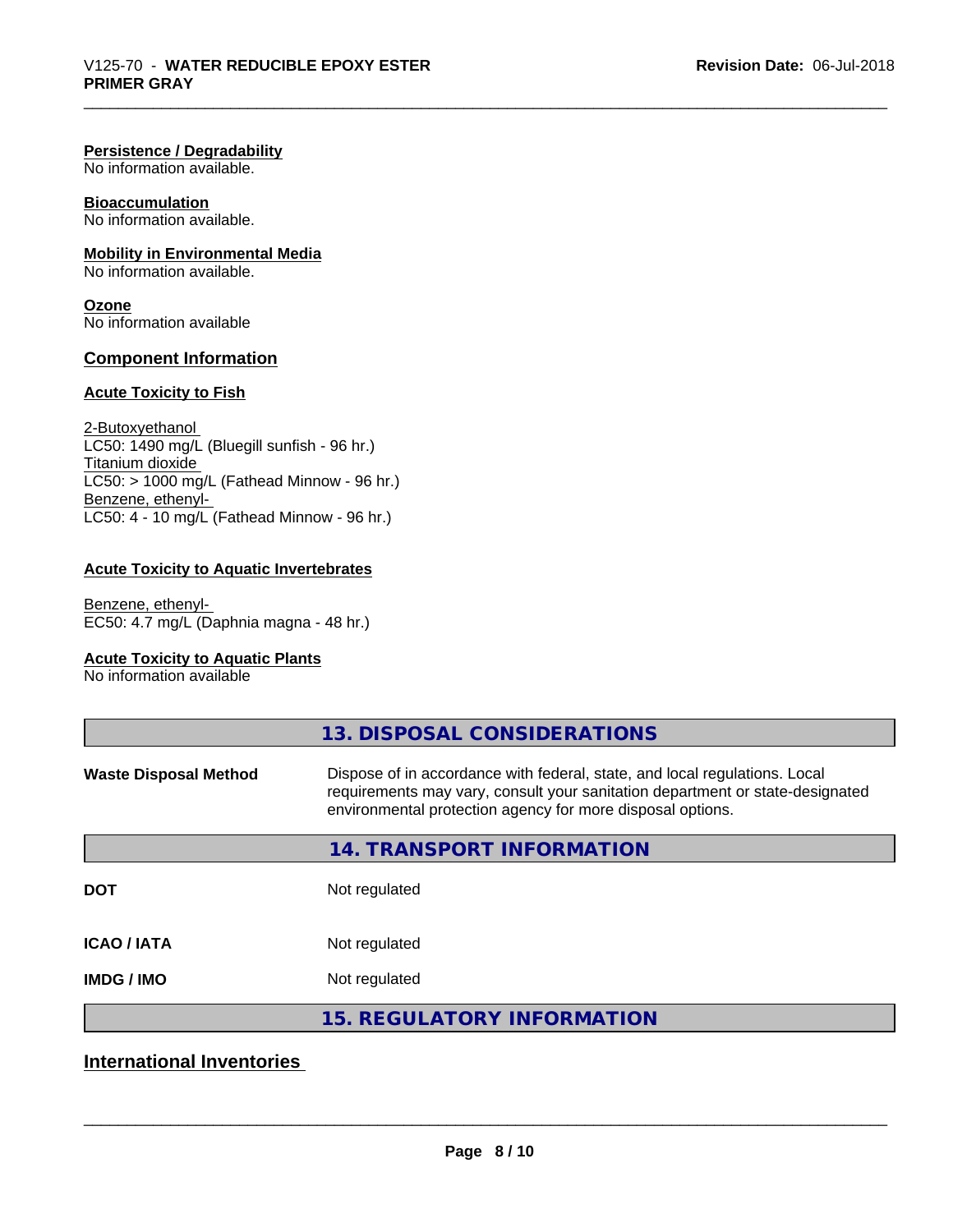| <b>TSCA: United States</b> | Yes - All components are listed or exempt. |
|----------------------------|--------------------------------------------|
| <b>DSL: Canada</b>         | Yes - All components are listed or exempt. |

# **Federal Regulations**

| SARA 311/312 hazardous categorization |     |  |
|---------------------------------------|-----|--|
| Acute health hazard                   | Yes |  |
| Chronic Health Hazard                 | Yes |  |
| Fire hazard                           | Nο  |  |
| Sudden release of pressure hazard     | Nο  |  |
| <b>Reactive Hazard</b>                | No  |  |

#### **SARA 313**

Section 313 of Title III of the Superfund Amendments and Reauthorization Act of 1986 (SARA). This product contains a chemical or chemicals which are subject to the reporting requirements of the Act and Title 40 of the Code of Federal Regulations, Part 372:

| <b>Chemical name</b> | CAS No.   | Weight-% | <b>CERCLA/SARA 313</b><br>(de minimis concentration) |
|----------------------|-----------|----------|------------------------------------------------------|
| 2-Butoxyethanol      | 111-76-2  | 15       |                                                      |
| Zinc phosphate       | 7779-90-0 |          |                                                      |
| Benzene, ethenyl-    | 100-42-5  | 0.5      | 0.1                                                  |

# **Clean Air Act,Section 112 Hazardous Air Pollutants (HAPs) (see 40 CFR 61)**

This product contains the following HAPs:

| <b>Chemical name</b> | <b>CAS No.</b> | Weight-% | <b>Hazardous Air Pollutant</b> |
|----------------------|----------------|----------|--------------------------------|
|                      |                |          | <u>(HAP)</u>                   |
| Benzene, ethenyl-    | 100-42-5       | 0.5      | ∟isted                         |

# **US State Regulations**

## **California Proposition 65**

**A WARNING:** Cancer and Reproductive Harm– www.P65warnings.ca.gov

## **State Right-to-Know**

| <b>Chemical name</b> | <b>Massachusetts</b> | <b>New Jersey</b> | Pennsylvania |
|----------------------|----------------------|-------------------|--------------|
| 2-Butoxvethanol      |                      |                   |              |
| Silica, crystalline  |                      |                   |              |
| Titanium dioxide     |                      |                   |              |
| Zinc phosphate       |                      |                   |              |
| Talc                 |                      |                   |              |
| Kaolin               |                      |                   |              |

**Legend**

X - Listed